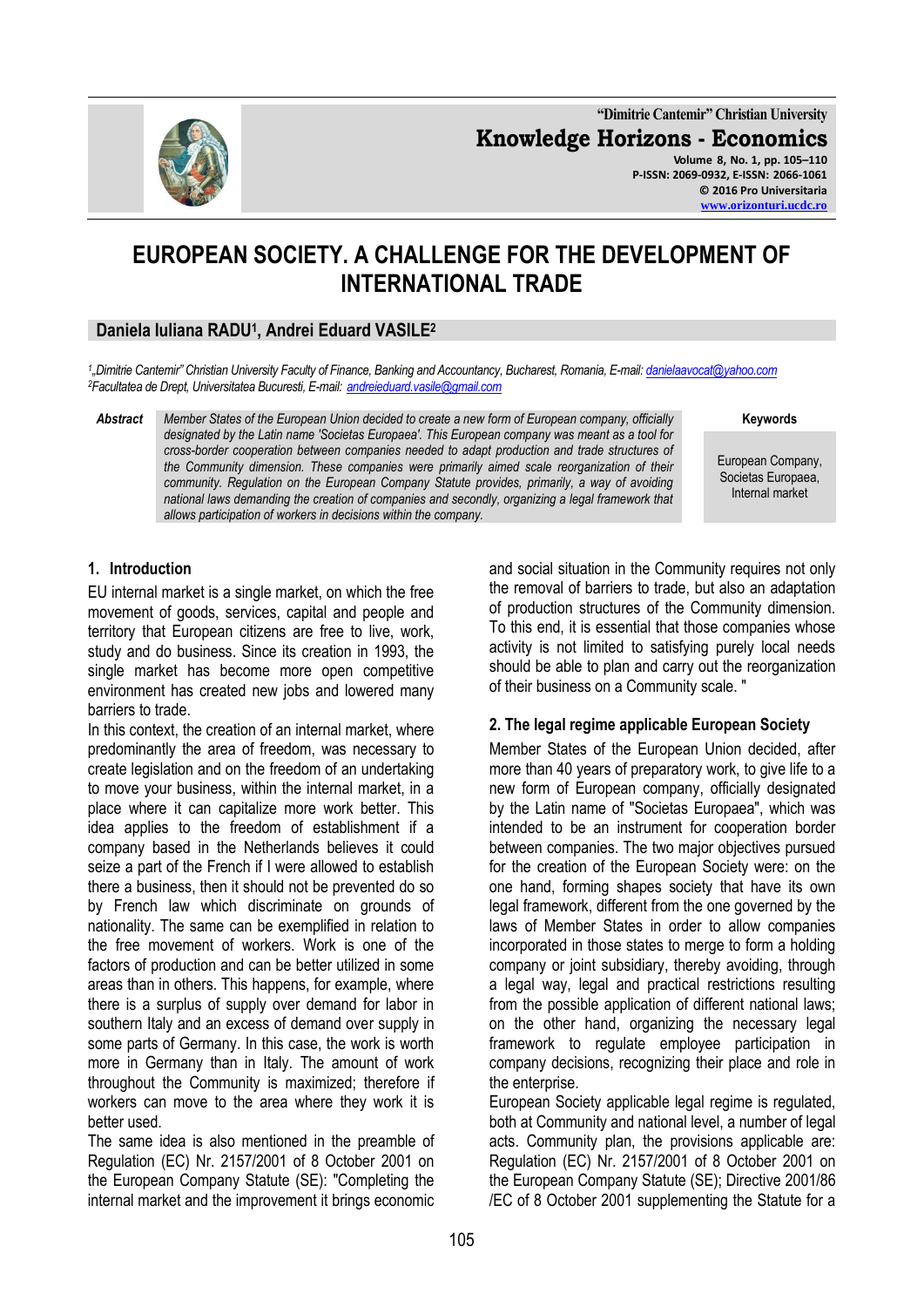European company with regard to the involvement of workers. Nationally, relevant provisions are: the Companies Law Nr. 31/1990, Title VII - European Society, introduced by Ordinance No. title. 52/2008, Government Decision no. 187/2007 on procedures for information, consultation and other ways of involving employees in the work of European society.

Regulation Nr. 2157/2001 does not contain a definition of European society. For this reason, returned doctrine task to formulate a definition: "The European Company is an associative, the type of company stock, as to the holding of a commercial activity involving companies governed by different national laws."

However, this is not the only definition made in doctrine, "European society is the kind of joint stock company having legal personality, with a minimum capital of 120,000 euro, created in the territory of a Member State to associated legal entities (companies or other legal bodies governed by public or private) whose national status is governed by the laws of at least two different Member States, a company that has a purpose and object of activity beyond local interests or national whose legal status is governed by provisions of Regulation (EC) Nr. 2157/2001".

#### **3. European Society Creation**

The premise is the creation of a European society of overcoming situations relevant national framework. This dimension involves multinational company within at least two different EU national jurisdictions.

According to art. 1 of Regulation Nr. 2157/2001, the European Union can create form a limited liability company in European conditions and in the manner prescribed by regulation, a company whose capital is divided into shares with legal personality. No shareholder in this company is not responsible for different amount subscribed and employee involvement is a requirement in the Directive 2001/86/EC. According to paragraph 13 of the Preamble to Regulation Nr. 2157/2001, a European company should create a company with share capital, it being the form best, both in terms of finance and management, requirements of companies operating activities at European level. The minimum share capital paid up at the establishment must not be lower than the amount of 120,000 Euro. The capital will be expressed in euro unless the Member State where it is established is not part of the third stage of Economic and Monetary Union when it will express in national currency. Whatever the situation, an SE may express its capital in euro. However, the law of a Member State requiring a greater subscribed capital for companies carrying on certain types of activity shall apply and European companies with headquarters in the Member State concerned. According to Article 5 of Regulation Nr. 2157/2001, change of share shares, bonds and other securities of European society are governed by the provisions applicable to a limited liability company with registered office in the Member State concerned is registered European society. As regards headquarters, the Regulation provides that it is located within the European Union, in the same Member State as its head office. In addition, any Member State may impose a European company registered in its territory the obligation of locating the head office and central administration in one place. According to article 8 of the Regulation, the European company's registered office may be transferred to another Member State without the need to dissolve the European society in that country and without the need to create a new legal entity. New registration can not take place until after the certificate attesting to the completion of the acts and formalities required prior to the transfer and proof that the necessary registration formalities have been completed in the country where the new registered office.

Name European Society is governed by art. 11 of the Regulations, it states that the company name is preceded or followed by the abbreviation "SE", adding that only European companies may include the abbreviation in the name. European Society Registration will be in the Member State where it has its registered office in the register specified by the law of the Member State concerned. Regulation adds that European society can not be registered until the conclusion of an agreement on arrangements for employee involvement pursuant to Directive 2001/86 / EC. Register in which European companies are registered in the register is the same as registered societies under national law. It criticized this decision, the absence of a European Central Register in which European companies are registered will be a disadvantage. Registration of European companies and erasure are published for information in the Official Journal of the European Communities.

European company will acquire legal personality from the day of its registration in the register of the Member State concerned. Regulation Nr. 2157/2001 provides for different ways of setting up a company according to Art. 2, these are:

- establishment of a European holding companies,

- merger,
- creation of a subsidiary,

- transformation in a joint stock company European society.

Formation by merger: a European company may be on the way to the merger by absorption or the merger. It is required that participants in the merger to be joint stock companies with registered office in the European Union and at least two of them are governed by different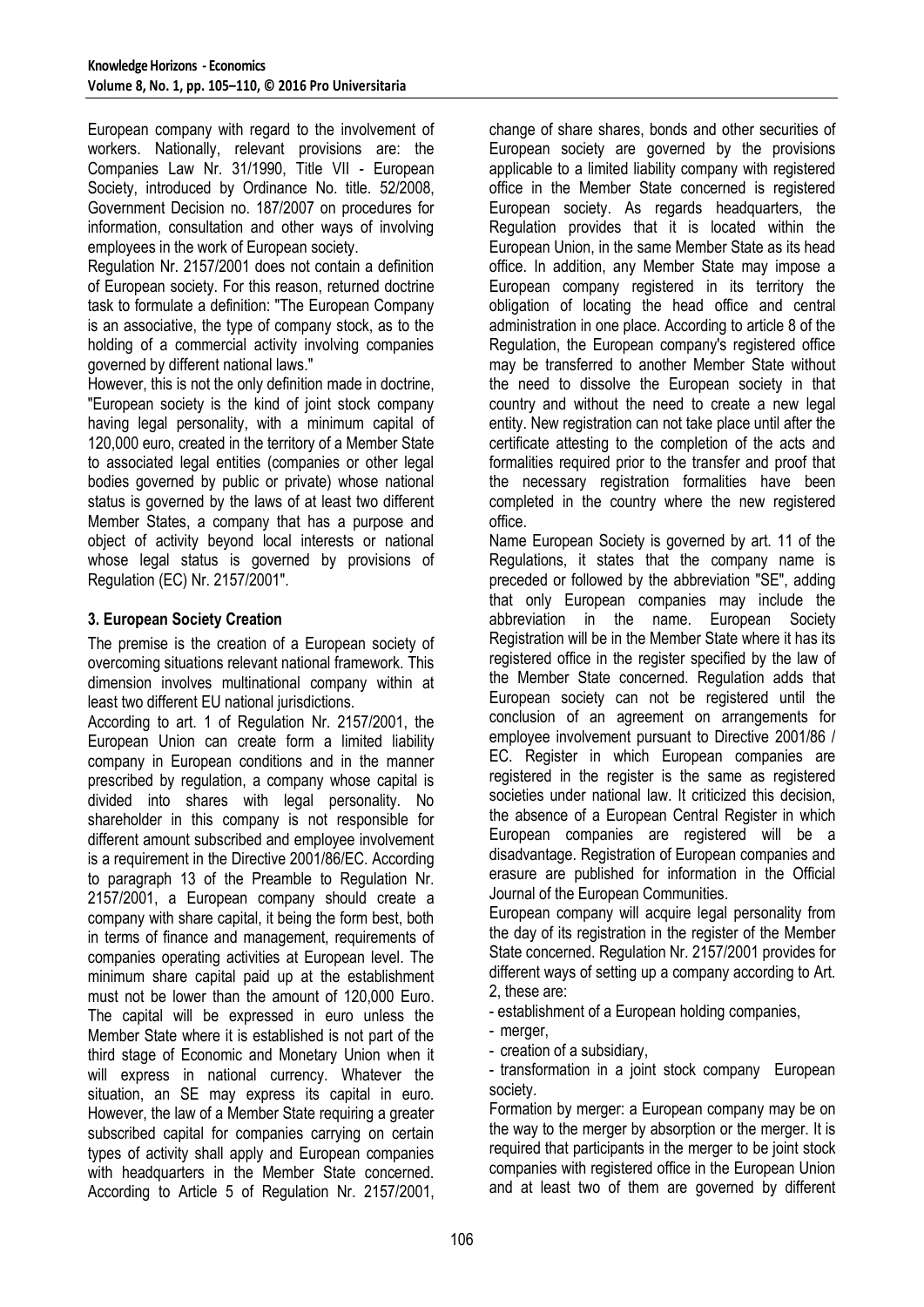national laws. Following the merger, the acquiring company or the company resulting from the amalgamation will be a European company.

Establishment of a holding company: a European company may be established by a group of companies - Holding - which can be joint stock companies and limited liability companies. It requires that they be located across the Union and at least two of them are governed by the laws of two different states or at least two of them had at least two years had a subsidiary incorporated under the law of another Member State or a branch in another Member State.

Formation by setting up subsidiaries: one subsidiary type European company may be established by companies and others in public or private, with headquarters and administrative center in the Union and operating according to the law of a Member State, through the subscription of shares thereof. It requires that at least two of the following entities are governed by the laws of two different states or at least two years had a subsidiary established under the law of another Member State or a branch situated in another Member State.

Transforming a joint stock company into a European company: a limited liability company having its registered office in the Union can be converted into a European company. It requires that at least the two previous years this company has had a subsidiary governed by the law of another Member State.

Regulation allows a Member State to allow a company whose central government is not on the European Union to participate in the establishment of a European society, provided that company is formed under the law of a Member State has its registered office in that Member State and have a real and constant liaison with the economy of a Member State. Issues covered and Preamble Regulation "should allow a company the head office outside the Community to participate in the formation of an SE provided that company to be incorporated under the law of a Member State to have a real and continuous link with economy of a Member State in accordance with the principles established in the 1962 general Programme for the abolition of restrictions on freedom of establishment. Such a link exists in particular if a company has a functional unit in the Member State concerned ".

European society is governed by the procedural rules applicable to the joint stock company established by the Member State in which the company establishes its European headquarters. European company with registered office in Romania will be in accordance with Law no. 31/1990. According to art. 5 of Law 31/1990, a joint stock company are established by contract and statute necessary elements defined in article 8 of the law.

The European company headquartered in Romania shall acquire legal personality from the date of registration in the Commercial Register, subject to the conclusion, previously an agreement on employee involvement in the company's activity, as determined by GD no.187 / 2007. According to art. 2702b) of Law 31/1990, within 30 days of registration, the National Trade Register Office shall communicate to the Official Journal of the European Union a notice of registration of the company. The notice will include information required by Article 14 of Regulation Nr.2157 / 2001. Regarding the operation of the European company, it is always a limited company; therefore, the general meeting of the company will operate under the rules governing the law applicable to its headquarters, the company stock.

Deliberation and decision making body is the general meeting of shareholders and the company's management will be done according to the system adopted by shareholders either a supervisory organ and a management (dual system) or an administrative organ (one-tier system). European society is terminated by dissolution, liquidation, or insolvency transformation. In addition to general or specific causes of dissolution governed by Member State legislation governing the legal regime of the European Society, they will dissolve and do not comply with the requirement to have both registered office and central administration in the same Member State. Procedures for dissolution, liquidation and insolvency of the Company are set by European legislation Member State where it has its registered.

From a tax perspective, any European company with registered office in Romania will be included in the category of persons liable to corporation tax. Under article 14 from fiscal code, Corporation tax is applied: a) Romanian legal persons, foreign legal persons having the place to exercise effective leadership in Romania, and legal persons with headquarters in Romania, according to established EU law , the taxable profit obtained from any source, both from Romania and abroad.

#### **4. Advantages and disadvantages of forming a European Society**

Under Article 69 of Regulation No. 2157/2001 on the European Company Statute, the Commission will submit to the Council and European Parliament on the application of the Regulation and proposals for amendments, no later than 5 years from the date of entry into force. For this reason, the Commission has drafted this report on 17 November 2010. The first advantage is the creation of a European society "European image". It is very important for those companies wishing to highlight their membership in European and in order to enter the markets of other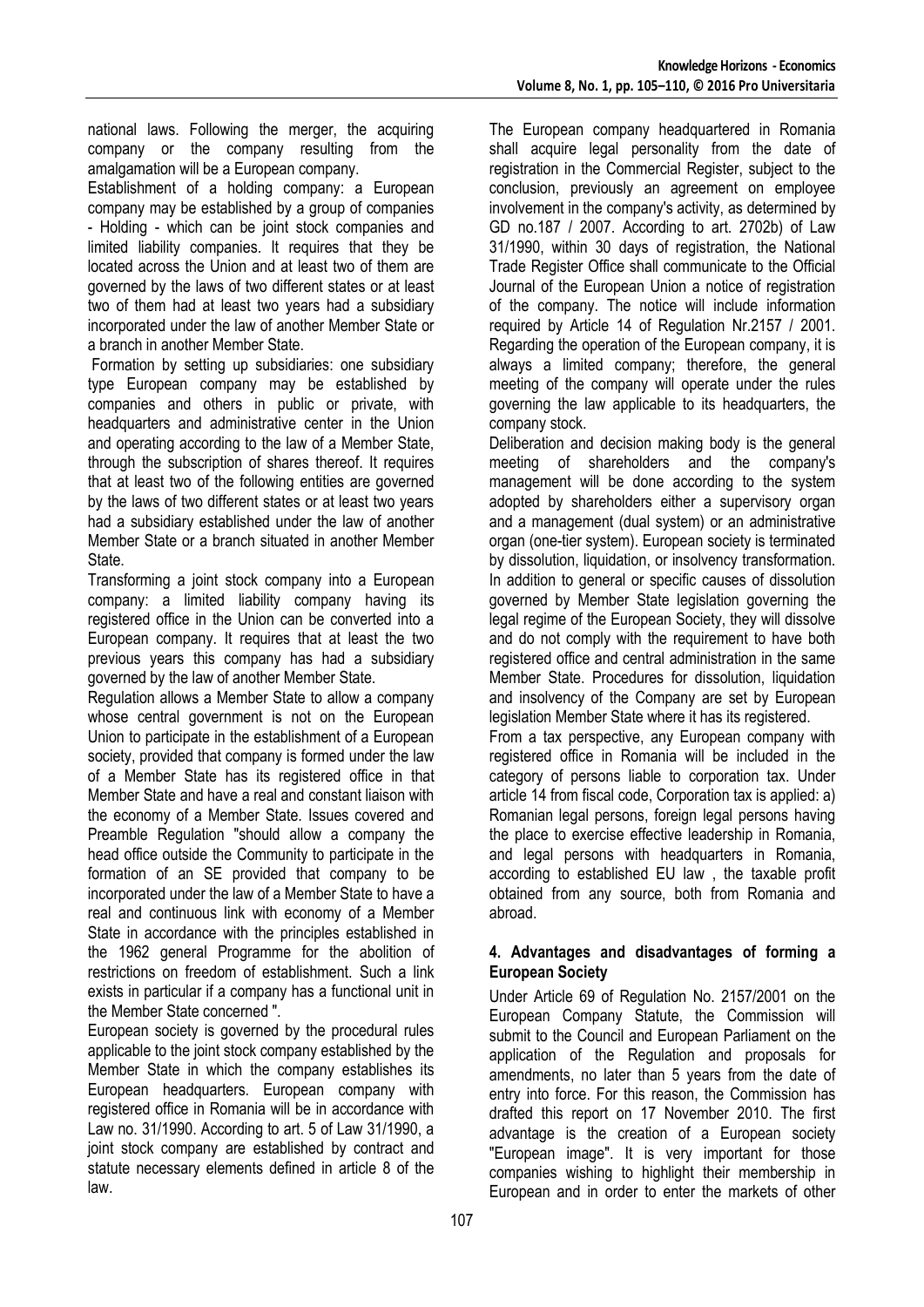member states of the European Union. In connection with the "European picture" European companies have advantages in terms of financing from banks, with a much better position to request and obtain financial support from them. "Supranational" of a European Company would represent a potential advantage in achieving cross-border mergers or structural changes in a group (eg transforming national subsidiaries into branches of the parent). The second advantage of setting up a European society consists of the fact that Member States are obliged to ensure that the provisions applicable to European companies under Regulation do not result either in discrimination arising from an unjustified differentiated treatment between European companies compared with public limited-be disproportionate restrictions on the establishment of a European company or on transfer its statutory seat. Non-discrimination European companies are provided by art. 10 of Regulation 2157/2001 which provides: "Subject to this Regulation, an SE is treated in every Member State as such as a limited company incorporated under the law of the Member State where it has its registered office."

"The economy in costs" generated by the operation of such entities is also important as a uniform legal form saves administration costs. The most important advantage of European society is created "the possibility of transferring its registered office in any other Member State without the need for winding prior." European society is the only form of company that can transfer its registered office without prior liquidation. The history of law is to be found in the Court of Justice of the European Union. A first case key was developed in 1987 in Case C-81/87 - Daily Mail, the Court of Justice expressed vehement that the Treaty does not confer any right of companies to be able to transfer the head office of a Member State to another Member State, the court arguing that the EC Treaty only recognizes the right of establishment as secondary (ex creation of subsidiaries, branches etc). Ten years later, the Court of Justice of the European Union decides in Case C-212/97 - Centros, stating that it is contrary to EU legislation of a Member State's refusal to register a branch of a company which was incorporated into headquarters another Member State, even if the branch is established in order to exercise effective leadership of society, thus avoiding the need to form a company in that country. Although the Court did not rule on the transfer of real seat from one state to another, as it was called to do in the decision "Daily Mail", the facts and outcome of supporting transfer of the registered real possibility of a Member State into another Member State. By Case C-208/00 - Überseering, the ECJ pointed out that it is a restriction on freedom of establishment thus a violation of the EC Treaty by the conduct of a State not to recognize the subject as a company that was legal established in another Member State. Another reason given by the ECJ, case C-167/01 - Inspire Art, pointed out that a Member State may not impose other conditions excessive to create a branch, even if the branch is created in order to exercise effective management of the company as and to avoid creating procedures of a company in that Member State. In 2006, the Court of Justice of the European Union in a case C-210/06 - Cartesio to pronounce expressly on the possibility of transfer of their seat from one Member State to another Member State. The Court held that European Union law now stands, Articles 43 EC (now 49 TFEU) and Article. 48 EC (now 54 TFEU) must be interpreted as not precluding legislation of a Member State which prohibits a company incorporated under national law of that Member State to transfer its seat to another Member State, keeping still as a company subject to national law of the Member State under whose legislation was constituted.

A first drawback occurred with the entry into force of Regulation 2157/2001 refers to conditions imposed by Directive 2001/86/EC of 8 October 2001 supplementing the Statute for a European company with regard to the involvement of workers. Following the entry into force of this Directive by supplementing the rules, in practice there are two problems: first is about a directive requiring transposition, entry into force of the Regulation on European society had to be extended to all Member States to transpose conditions in their national legislation on employee involvement in European society. Which led to a real disadvantage because only six European countries have adopted on 08.10.2004 appropriate legislation to enable the establishment of European companies in their territories: Austria, Belgium, Denmark, Finland, Iceland, Sweden. The other problem arising in practice was generated by the fact that rules on employee involvement assumed complex and lengthy procedures. Another disadvantage of creating a European society is the cost of setting up procedures lengthy and complex legal uncertainty together with the lack of knowledge and practical experience of the advisors and competent public authorities are considered the most important negative factors in the establishment of an SE. The average costs of establishing European companies rose from EUR 100,000 to EUR 2 and 4 million Euro Regarding taxation, European society is a disadvantage because it remains subject to the regime of taxes in the territory where it is located. In this respect their status as tax is not perfect, in the absence of European harmonization sufficient in Another trend is that, in general, have established several European companies in countries that allow only the corporate governance system dualist than in countries that allow only the use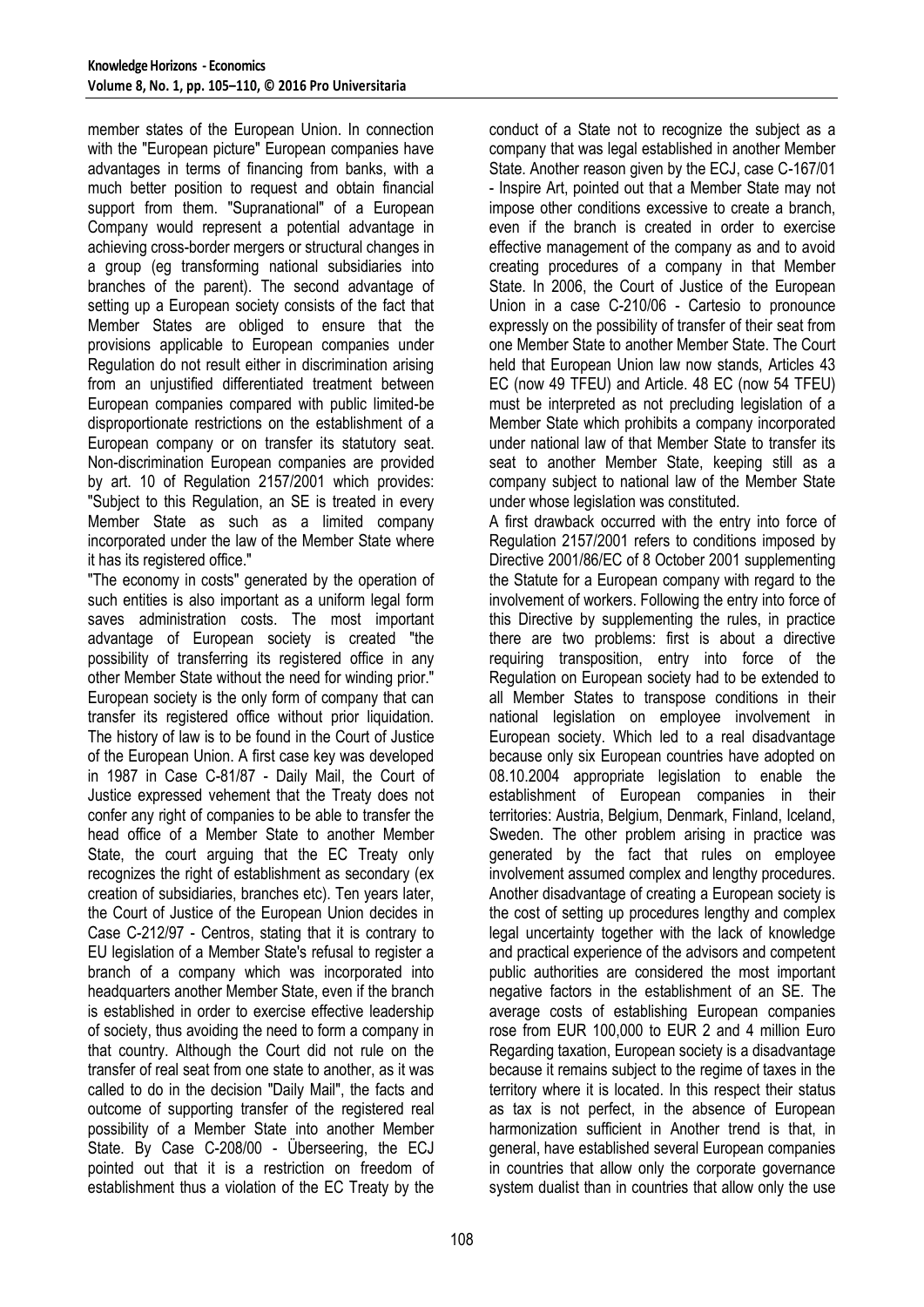of the unified system of corporate governance. Choosing a management structure that is not provided for in the national legislation of the country where the European company is set up can be a source of legal uncertainty or practical difficulties. Finally, another drawback of the European society as insufficient knowledge in business in the EU and outside. Often when a company wants to transform itself into a European Company should explain her business partners, employees and even implies such a transformation.

## **5. Conclusions**

European society has enabled companies with a European dimension to transfer its registered office across borders, organize and restructure better and choose between different management structures, while maintaining the right of employees to be involved and protecting the interests of minority shareholders and third parties. The European image and supranational character are other positive aspects of European society. However, besides these positive aspects arising from the entry into force of the European Company Statute appeared many problems arising from its implementation. The first problem was due to the completion of the European Company Statute by the Directive on employee involvement directive did nothing but delay the implementation of the regulation on European society, it is to be transposed by all Member States. Skin that has not happened as predicted, neglecting many Member States, for various reasons, the deadline for transposition. One solution to this problem would have been that the provisions for employee involvement, currently laid down in Directive 2001/86 / EC must be effectively integrated in Regulation Nr. 2157/2001 since these provisions for employee involvement are vital and need to be met in order for European society to be formed.

Another problem arising in practice has been generated by the lack of a register, existing in the European Union, the European companies are registered. In this way, the decision is criticized by Regulation 2157/2001 European societies is registered as national companies, since this form of society was meant to be an existing EU-wide. To address this problem and to promote European society is necessary to create a registry account at EU level (like the Official Journal of the European Union). Regulation Nr. 2157/2001 covers only the establishment of a European society and not other areas of law, essential, such as taxation, competition, intellectual property or insolvency.

Consequently, the legislation of the Member States and of Community law is applicable in the above areas and in other areas not covered by regulation. Aspects particularly important for the proper functioning of society and the regulation not leaving Member States to adopt legislation in these areas. The initial objective of the Regulation on the European Company Statute was to create a society that goes beyond the national framework and to reach the EU level, but this goal has not touched purpose since many of the provisions of the regulation make reference to national laws and not contain separate regulations.

The legal framework in which businesses need to run their own activities in the European Union is still based largely on national laws and therefore no longer corresponds to the economic framework they need to develop. This situation forms a considerable obstacle to the creation of groups of companies from different Member States. The author stresses that the regulation is not the desired uniformity of company followers are rather disparate rules and possibilities for mitigation standardizing. Legislative simplification, particularly to consolidate its provisions on joint European Union should be a target to be achieved at Union level.

A codification of existing companies at Union level should be a necessary solution rather different regulation, such as regulations for European society (Regulation no. 2157/2001), a Regulation for the European Cooperative Society (Regulation no. 1435/2003) a regulation for an economic interest group (Regulation Nr. 2137/85), a draft regulation for the European private company etc. This tendency of the European Union to adopt one regulation for each company form part should be stopped. A single regulation, encompassing all forms of society, but that does not stop just to list them or to predict how the constitution but whole set of provisions (and not by reference to national level) from how to set following provisions such as the functioning, organization, taxation provisions for independent European Union and not of each Member State, are necessary and should be adopted.

Finally, although the regulations in European society and the European cooperative society is a step towards unification of company law in the European Union, there are steps to be taken. Beginning achieved by regulating European company, even objectionable incomplete and bring some advantages in terms such as: the possibility of creating European companies, choosing the method of operation, SE relocation to countries that will have a favorable complementary legislation.

## **References**

1) Saguna D.D., Radu, D.I. (2016). Taxation - Taxation, tax obligations, tax returns, Ed. CHBeck, Bucharest. 2) Sandru D.-M. (2006), companies in the European Union, Ed. University.